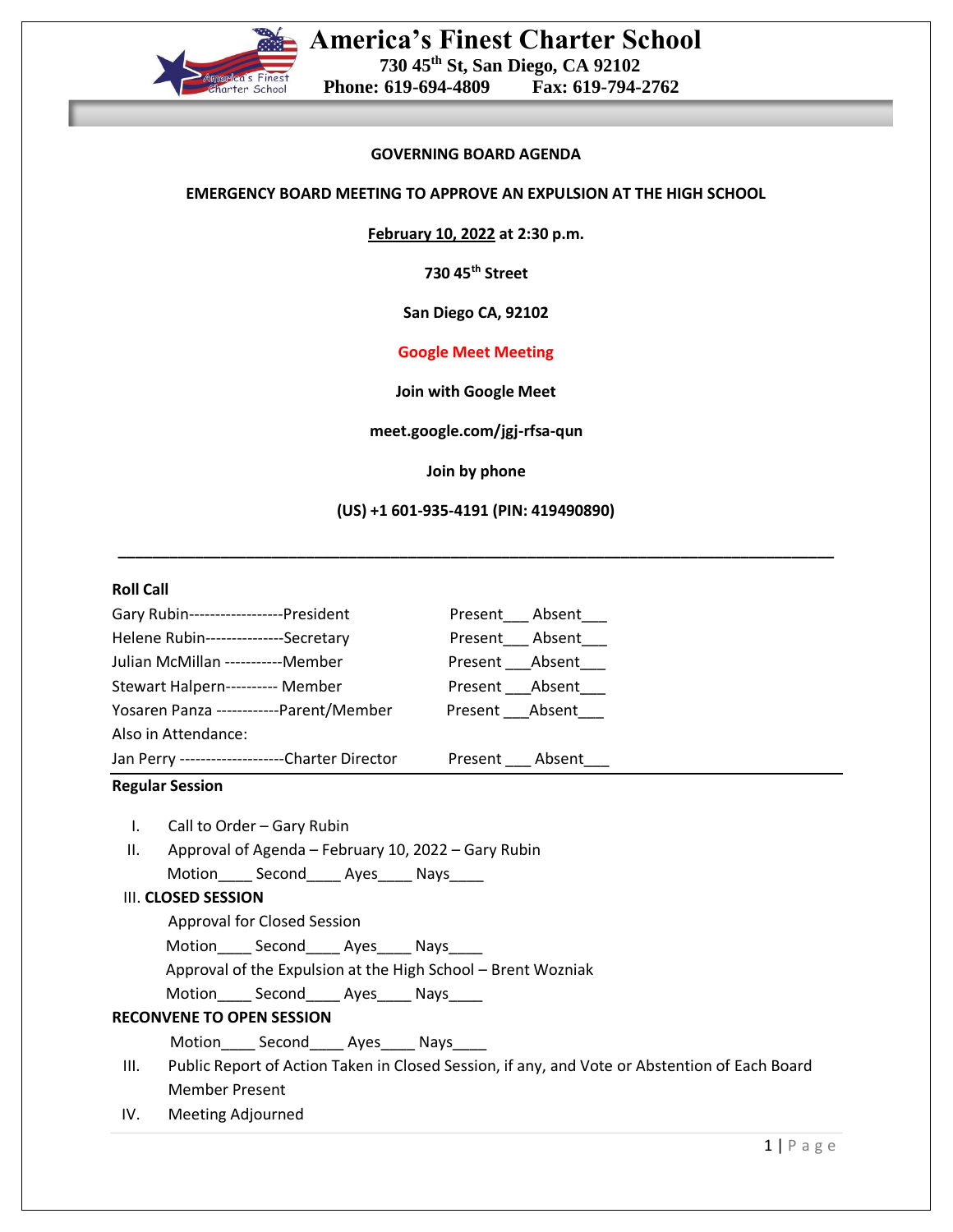

Motion Second Ayes Nays

V. **PUBLIC COMMENT** This is the appropriate point in the meeting for any members of the audience to speak on matters of special interest or concern not on the present agenda. Please see the instructions for presentations to the Board by Parents and Citizens on the next page. The next regularly scheduled Governing Board Meeting is to be held **March 7, 2022**

# **INSTRUCTIONS FOR PRESENTATIONS TO THE BOARD BY PARENTS AND CITIZENS**

America's Finest Charter School ("School") welcomes your participation at the School's Governing Board ("Board") meetings. The purpose of a public meeting of the Board is to conduct the affairs of the School in public. Your participation assures us of continuing community interest in our school. To assist you in the ease of speaking/participating in our meetings, the following guidelines are provided:

- 1. Agendas are available to all audience members at the door to the meeting.
- 2. Members of the public wishing to address the Board during Public Comment are requested, prior to the meeting, to submit to the Secretary of the Board their names and the subject on which they wish to speak. "Public Comment" is set aside for members of the audience to raise issues that are not specifically on the agenda. However, due to public meeting laws, the Board can only listen to your issue, not respond to take action. These presentations are limited to three (3) minutes and total time allotted to non-agenda items will not exceed fifteen (15) minutes. The Board may give direction to staff to respond to your concern or you may be offered the option of returning with a citizen-requested item.
- 3. Members of the public wishing to address the Board regarding items on the agenda are requested, prior to the meeting, to submit to the secretary of the Board their names and the subject on which they wish to speak. Regarding such items, you may specify that agenda item and you will be given an opportunity to speak for up to three (3) minutes when the Board discusses that item.
- 4. When addressing the Board, speakers are requested to state their name from the podium and adhere to the time limits set forth.
- 5. A member of the public requiring a translator will be provided twice the allotted time for public comment per individual speaker in accordance with Section 54954.3 of the Government Code.
- 6. Any public records relating to an agenda item for open session of the Board which are distributed to all, or a majority of all, of the Board members shall be available for public inspection at 730 45<sup>th</sup> Street, San Diego, CA 92102.